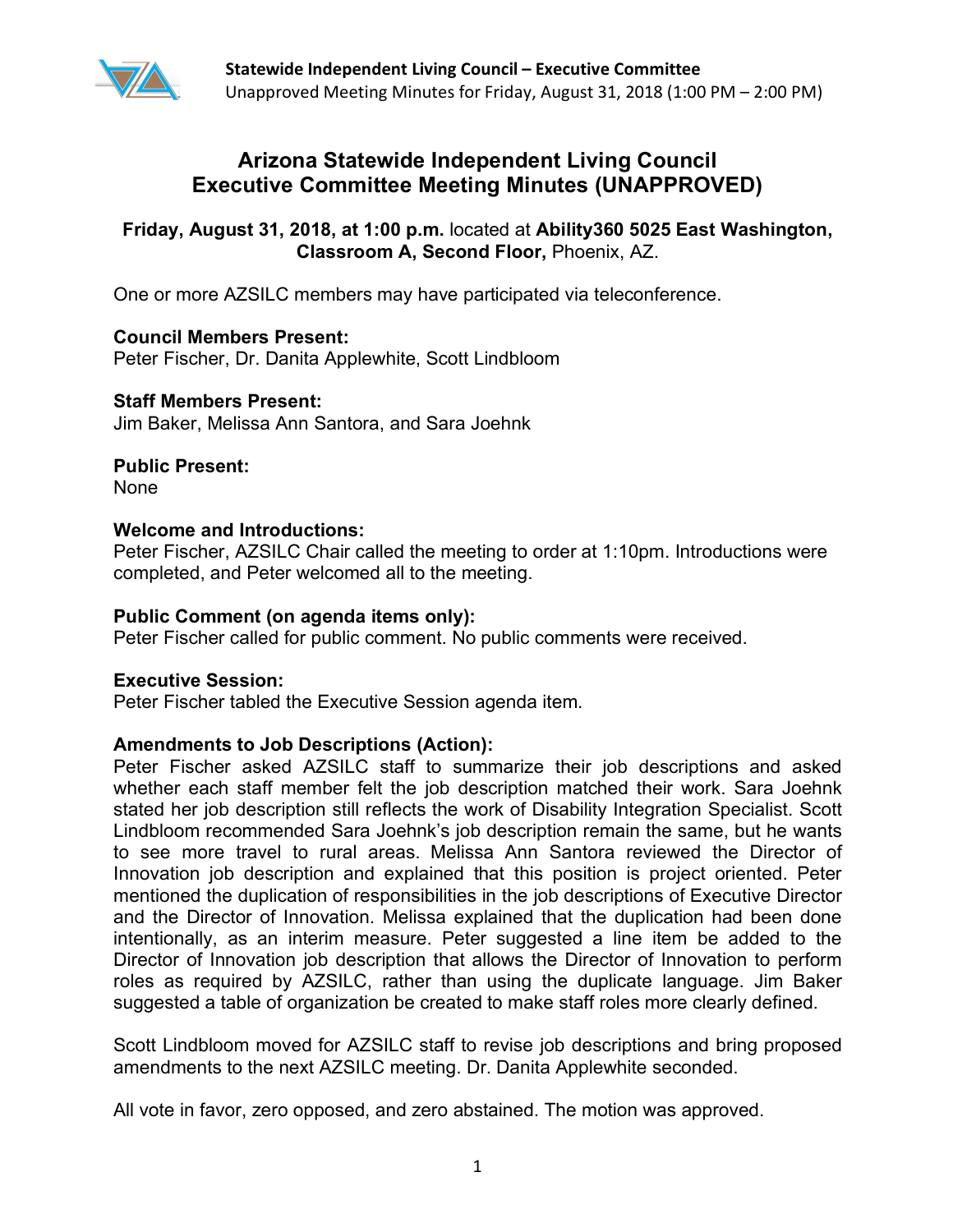

### **Nominations Committee – nominations for open positions (Action):**

Jim Baker has met with the Governor's Office of Boards and Commissions. They are aware of, and intend to have the appointments made before our upcoming full Council meeting, scheduled for September 17, 2018. Currently three members are overdue for reappointment. Jim explained that there is a difference between Federal and State interpretations regarding service while appointment is pending, and that there is an exception made for pending reappointments for those who have not exceeded their total term limits. None of the AZSILC members awaiting reappointment have exceeded their total term limits. Dr. Danita Applewhite indicated that Bobbi Stevens has relocated and withdrew her application to serve on AZSILC. Melissa Ann Santora informed the Executive Committee that in 2016, Scott Lindbloom was appointed Vice-Treasurer and Pete Weaver as Secretary. Jim Baker suggested that the Nominating Committee confirms member Offices, and conducts an election for any open positions at the next AZSILC meeting.

Dr. Danita Applewhite moved that the nominations for AZSILC Officers occur prior to the next full Council meeting, so that elections may be held. Scott Lindbloom seconded the motion. All vote in favor, zero opposed, and zero abstained. The motion was approved.

#### **Announcements:**

Dr. Danita Applewhite asked for a moment to show our respect for the late Senator John McCain for his lifelong service to the Country, the State of Arizona, and the disability community.

Jim Baker read a prepared statement to the Executive Committee of his resignation from AZSILC, effective September 13, 2018.

Dr. Danita Applewhite announced that she is taping a podcast on Sunday, September 2 on the topic, "Why some people with disabilities will not ask for help."

Peter Fischer announced which AZSILC Council members and staff would be attending the Association of Programs for Rural Independent Living (APRIL) Conference in October 2018. There were five AZSILC Council members who showed interest in attending this year. The Council members will be Peter Fischer and Randy Russell. The staff attending will be Melissa Ann Santora and Sara Joehnk. AZSILC will also provide funding for five youth to attend the conference. Peter indicated that AZSILC members and youth will give a ten-to-fifteen-minute presentation about what they learned by participating in the APRIL Conference, at the first AZSILC meeting, that follows the conference.

#### **Call to the Public:**

Peter Fischer called for public comment. No public comments were received.

#### **Adjourn:**